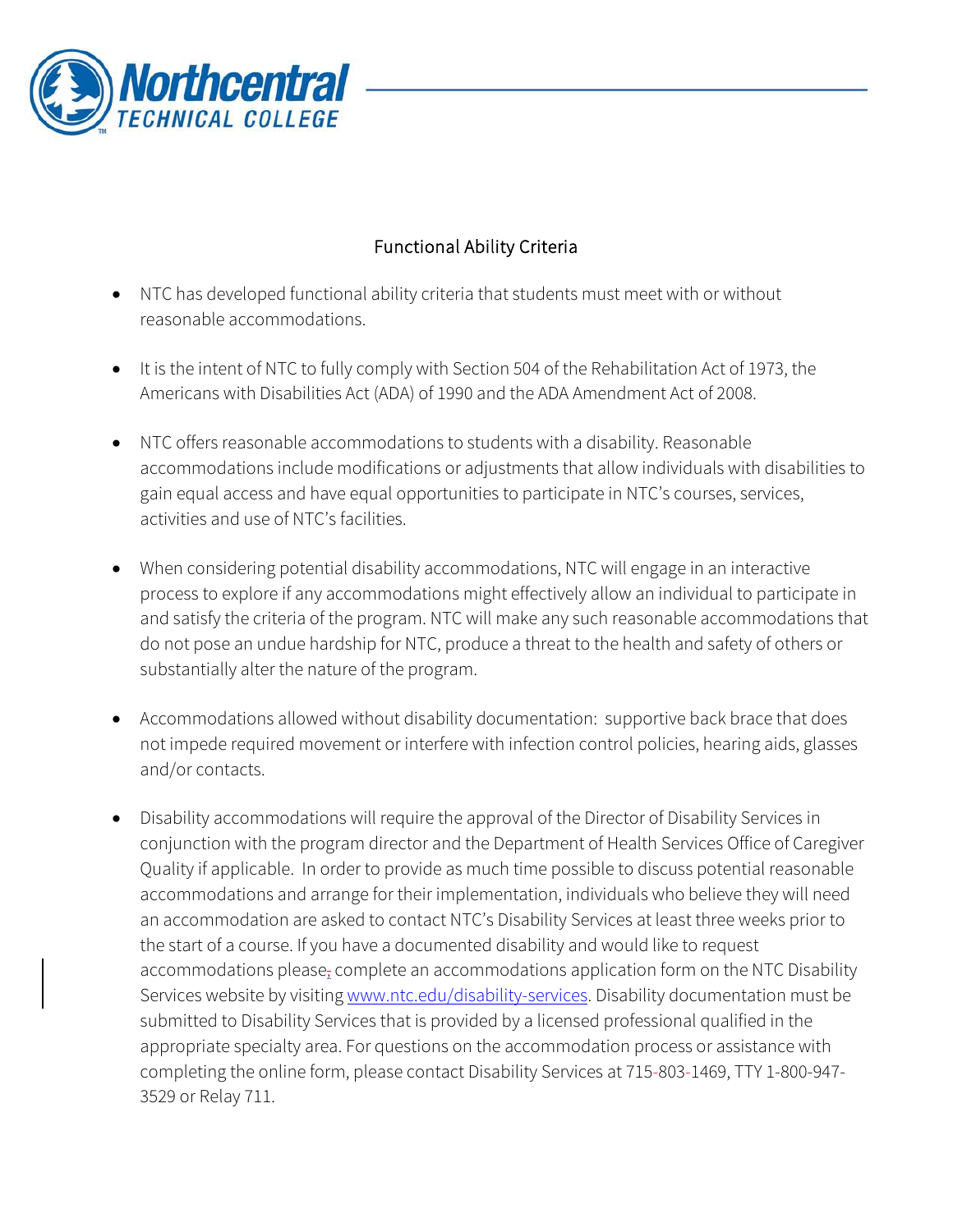

## Functional Ability Criteria for NTC's C.N.A.-Program

| <b>Gross Motor Skills:</b> | Move within confined spaces                                                  |
|----------------------------|------------------------------------------------------------------------------|
|                            | Maintain balance in multiple positions<br>$\bullet$                          |
|                            | Monitor IV poles, etc<br>$\bullet$                                           |
|                            | Reach below waist (e.g., plug electrical appliance into wall                 |
|                            | outlet)                                                                      |
|                            | Reach out front                                                              |
| Fine Motor Skills:         | Pick up objects<br>$\bullet$                                                 |
|                            | Grasp small objects (e.g., hearing aids)<br>$\bullet$                        |
|                            | Key/type (e.g., use a computer)                                              |
|                            | Manipulate objects (pens, pencils, syringes, buttons)<br>$\bullet$           |
|                            | Twist (e.g., turn objects/knobs)                                             |
| Physical Endurance:        | Stand (e.g., at client side during procedures)                               |
|                            | Sustain repetitive movements<br>$\bullet$                                    |
|                            | Maintain physical stamina (e.g., maintain continuous physical                |
|                            | activity for a period of 8 hours or more)                                    |
|                            | Tolerate temperatures as high as 90 degrees for up to 1/2 hour.<br>$\bullet$ |
| Physical Strength:         | Push and pull 50 pounds (e.g., position client, move<br>$\bullet$            |
|                            | equipment)                                                                   |
|                            | Support 50 pounds of weight (e.g., ambulate client)                          |
|                            | Lift 50 pounds (e.g., pick up a child, transfer a client, bend to lift       |
|                            | an infant or child)                                                          |
|                            | Transfer/relocate equipment/supplies<br>$\bullet$                            |
|                            | Operate fire extinguisher<br>$\bullet$                                       |
| Mobility:                  | Twist, bend, stoop and squat<br>$\bullet$                                    |
|                            | Move quickly (e.g., response to an emergency)<br>$\bullet$                   |
| Hearing:                   | Detect normal speaking-level sounds (e.g., person-to-person                  |
|                            | report)                                                                      |
|                            | <b>Detect faint voices</b>                                                   |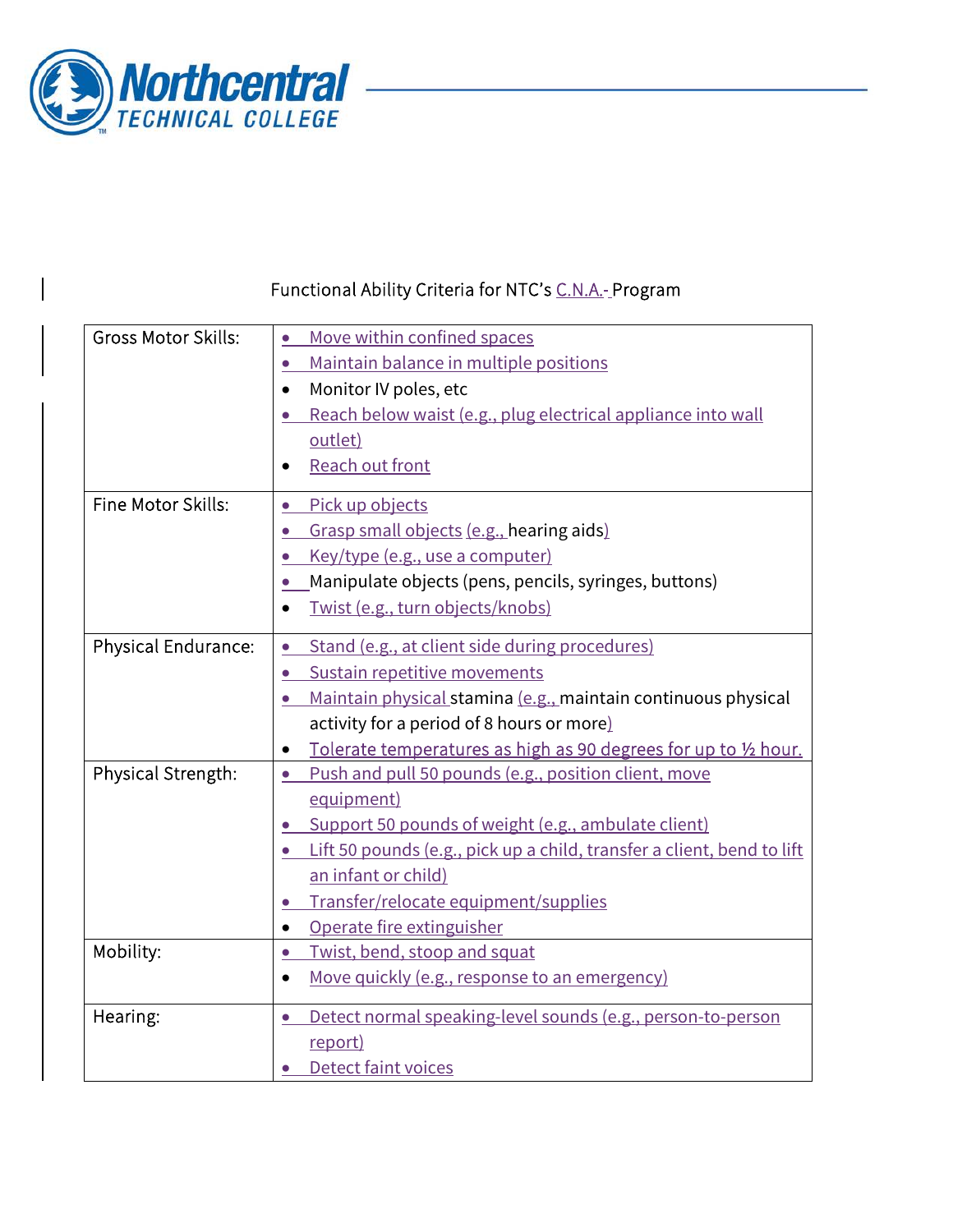

|                             | Detect faint body sounds (e.g., blood pressure sounds, assess               |
|-----------------------------|-----------------------------------------------------------------------------|
|                             | placement of tubes)                                                         |
|                             | Detect sounds in situations when not able to see lips (e.g.,                |
|                             | when masks are used)                                                        |
|                             | Detect auditory alarms (e.g., monitors, fire alarms, call bells)            |
| Visual:                     | Detect objects up to 20 inches away (e.g., information on<br>$\bullet$      |
|                             | computer screen, skin conditions)                                           |
|                             | Detect objects up to 20 feet away (e.g., client in room)                    |
|                             | Identify/determine depth perception                                         |
|                             | Detect objects/people in peripheral view                                    |
|                             | Distinguish color and color intensity (e.g., color codes on                 |
|                             | supplies, flushed skin/paleness)                                            |
| Smell:                      | Detect odors (e.g., foul drainage, alcohol breath, smoke,<br>$\bullet$      |
|                             | gasses, or noxious smells)                                                  |
| Reading:                    | Understand written documents and digital displays (e.g.,<br>$\bullet$       |
|                             | charts, graphs)                                                             |
|                             |                                                                             |
| Tactile:                    | Detect vibrations (e.g., palpate pulses)                                    |
|                             | Detect temperature (e.g., skin, solutions)                                  |
|                             | Detect differences in surface characteristics (e.g., skin turgor,           |
|                             | rashes)                                                                     |
|                             | Detect differences in sizes, shapes (e.g., palpate vein, identify           |
|                             | body landmarks)                                                             |
|                             | Detect environmental temperature                                            |
| Environment:                | Tolerate exposure to allergens (e.g., latex gloves, chemical                |
|                             | substances)                                                                 |
|                             | Tolerate strong soaps and odors                                             |
| Cognitive:                  | Recall and collect information form a variety of sources.<br>$\bullet$      |
|                             | Measure and calculate data.                                                 |
|                             | Problem-solve and think critically in order to apply knowledge<br>$\bullet$ |
|                             | and skill.                                                                  |
| <b>Emotional Stability:</b> | Establish professional relationships                                        |
|                             | Provide client with emotional support                                       |
|                             | Adapt to changing environment/stress                                        |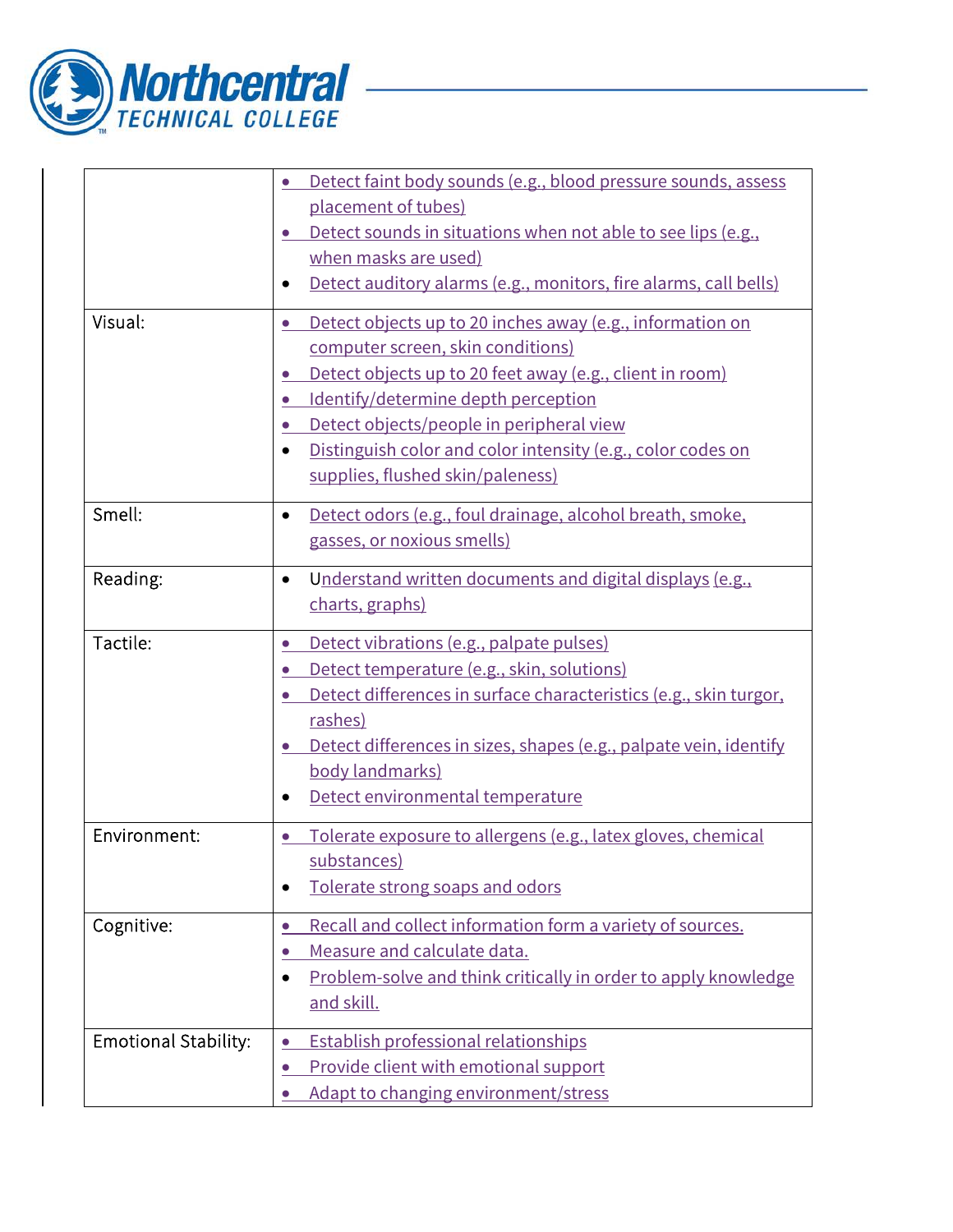

|                       | Deal with the unexpected (e.g., client condition, crisis)               |
|-----------------------|-------------------------------------------------------------------------|
|                       | Focus attention on task<br>$\bullet$                                    |
|                       | Cope with own emotions                                                  |
|                       | Perform multiple responsibilities concurrently<br>$\bullet$             |
|                       | Cope with strong emotions in others (e.g., grief)<br>$\bullet$          |
| Analytical Thinking:  | Transfer knowledge from one situation to another<br>$\bullet$           |
|                       | Process and interpret information from multiple sources                 |
|                       | Problem solve<br>$\bullet$                                              |
|                       | Prioritize tasks                                                        |
|                       | Use long-term and short-term memory<br>$\bullet$                        |
| Critical Thinking:    | Identify cause-effect relationships<br>$\bullet$                        |
|                       | Plan/control activities for others<br>$\bullet$                         |
|                       | Synthesize knowledge and skills                                         |
|                       | Sequence information                                                    |
|                       | Make decisions independently<br>$\bullet$                               |
|                       | Adapt decisions based on new information<br>$\bullet$                   |
| Interpersonal Skills: | Establish rapport with individuals, families, and groups<br>$\bullet$   |
|                       | Respect/value cultural differences in others<br>$\bullet$               |
|                       | Negotiate interpersonal conflict<br>$\bullet$                           |
| Communication         | Collaborate with others (e.g., health care workers, peers)<br>$\bullet$ |
| Skills:               | Manage information<br>$\bullet$                                         |
|                       | Communicate verbally, and through reading, writing, with                |
|                       | individuals from a variety of social, emotional, cultural and           |
|                       | intellectual backgrounds.                                               |
|                       | Relay information in oral and written form effectively,<br>$\bullet$    |
|                       | accurately, reliability and intelligibility to individuals and          |
|                       | groups                                                                  |
|                       | NORTHCENTRAL TECHNICAL COLLEGE<br><b>NURSING ASSISTANT PROGRAM</b>      |

## **Statement of Understanding**

The Americans with Disabilities Act (ADA) of 1990 (42 U.S.C & 12101. *et seq.),* the ADA Amendment Act of 2008, and Section 504 of the Rehabilitation Act of 1973 (29 U.S .C & 794) prohibits discrimination of persons because of her or his disability. In keeping with these laws, Colleges of the Wisconsin Technical College System make every effort to ensure a quality